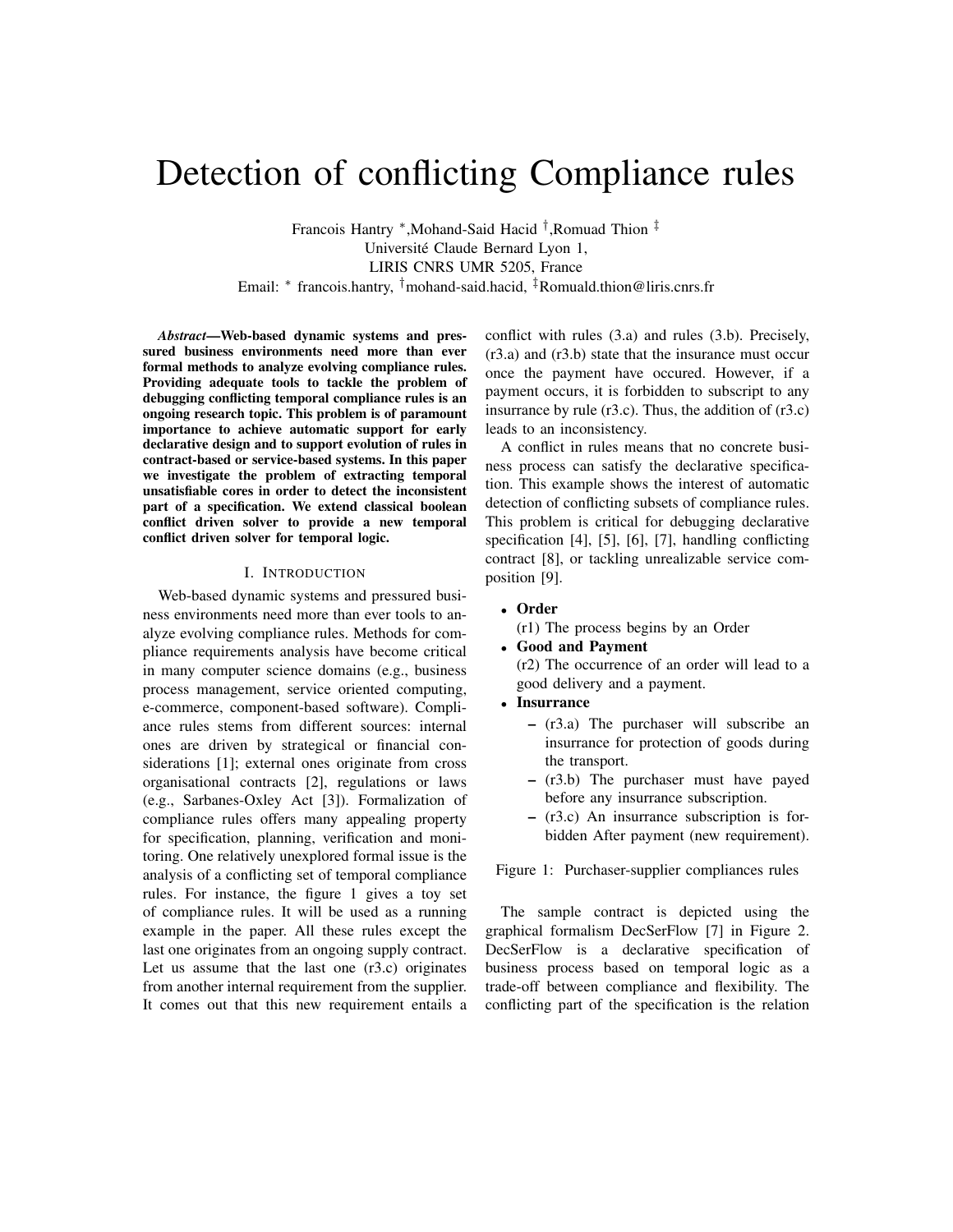between *Insurance* and the *Payment* processes. It is highlighted in Figure 2 (in yellow).

Due to the dynamic flavor of the web-based modern economy, there is a need to express dynamic pattern or complex temporal pattern, such as reaction , number of occurrences, repetition, fairness, absence, (periodic) deadline or cyclic contract. There is need for efficient techniques able to handle hundreds of temporal compliance rules.



Figure 2: Conflicting DecSerFlow specification

There exist several formalisms to deal with time such as LTL, MSO [10], TLTL , MTL [11]. These logics underpine many of modern compliance languages and their associated theories and tools are used to address problems related to verification [12], [13], [14], service composition [9], goal oriented requirement analysis [4], graphical design of property patterns [15], [14], [7], [16].

We investigate the problem of efficiently extracting temporal logic unsatisfiable core for debugging compliance rules. Intuitively, an unsatisfiable core is a conflicting subset of rules. We restrict ourselves to LTL for which many results and efficient model checking methods exist. However, the problem of accurately detecting the conflicting LTL formulas has not been solved yet [17]. Conflict driven methods exist for SAT-solver algorithms. They provide quite efficient extraction of conflicting rules written in propositional logic but have not been extended to deal with the more expressive LTL.

In this paper, we propose a new temporal conflict driven solver inspired by SAT-based ones. The proof of unsatisfiability computed by the solver leads to small unsatisfiable cores, enabling debugging. Section 2 introduces some preliminaries and discusses the gap in model checking methods. Section 3 describes our design of a solver. Section 4 is devoted to the extraction of unsatisfiable cores. Section 5 provides a richer example with deadline. We conclude in Section 6.

#### II. TECHNICAL BACKGROUND

### *A. Preliminaries*

#### Definition (Syntax of LTL)

Let  $P$  be a non empty finite set of propositional variables, and  $p \in P$ . A temporal logic formula is built by means of the following rules:

$$
p | A \land B | A \lor B | \neg A | X(A)
$$
  

$$
|G(A) |F(A) | AUB | AWB
$$

Definition (Semantics of LTL) A linear time structure is an element M in  $(2^P)^{\tilde{N}}$  .  $\forall i \in \mathbb{N}$ ,

- $(M, i) \models A$  with A in P iff  $A \in M(i)$
- $(M, i) \models \neg A$  iff  $(M, i) \not\models A$
- $(M, i) \models A \land B$  iff  $(M, i) \models A$  and  $(M, i) \models B$
- $(M, i) \models A \vee B$  iff  $(M, i) \models A$  or  $(M, i) \models B$
- $(M, i) \models X(A)$  iff  $(M, i + 1) \models A$
- $(M, i) \models G(A)$  iff  $\forall j \geq i, (M, j) \models A$
- $(M, i) \models F(A)$  iff  $\exists j \geq i, (M, j) \models A$
- $(M, i) \models AUB$  iff  $\exists j \geq i, (M, j) \models B$  and  $\forall k, i \leq k < j, (M, k) \vDash A$
- $(M, i) \models AWB \text{ iff } \forall j \geq i, (M, j) \models A \text{ or }$  $( \exists j \geq i, (M, j) \models B \text{ and } \forall k, i \leq k$  $j,(M,k) \vDash A$

The result of the translation of our running example given figure 1 into LTL formulas is shown figure 3. It rests on the DecSerFlow translation. This language is similar to the well known property patterns [15]. For instance  $\neg iWp$  (rule r3.b) means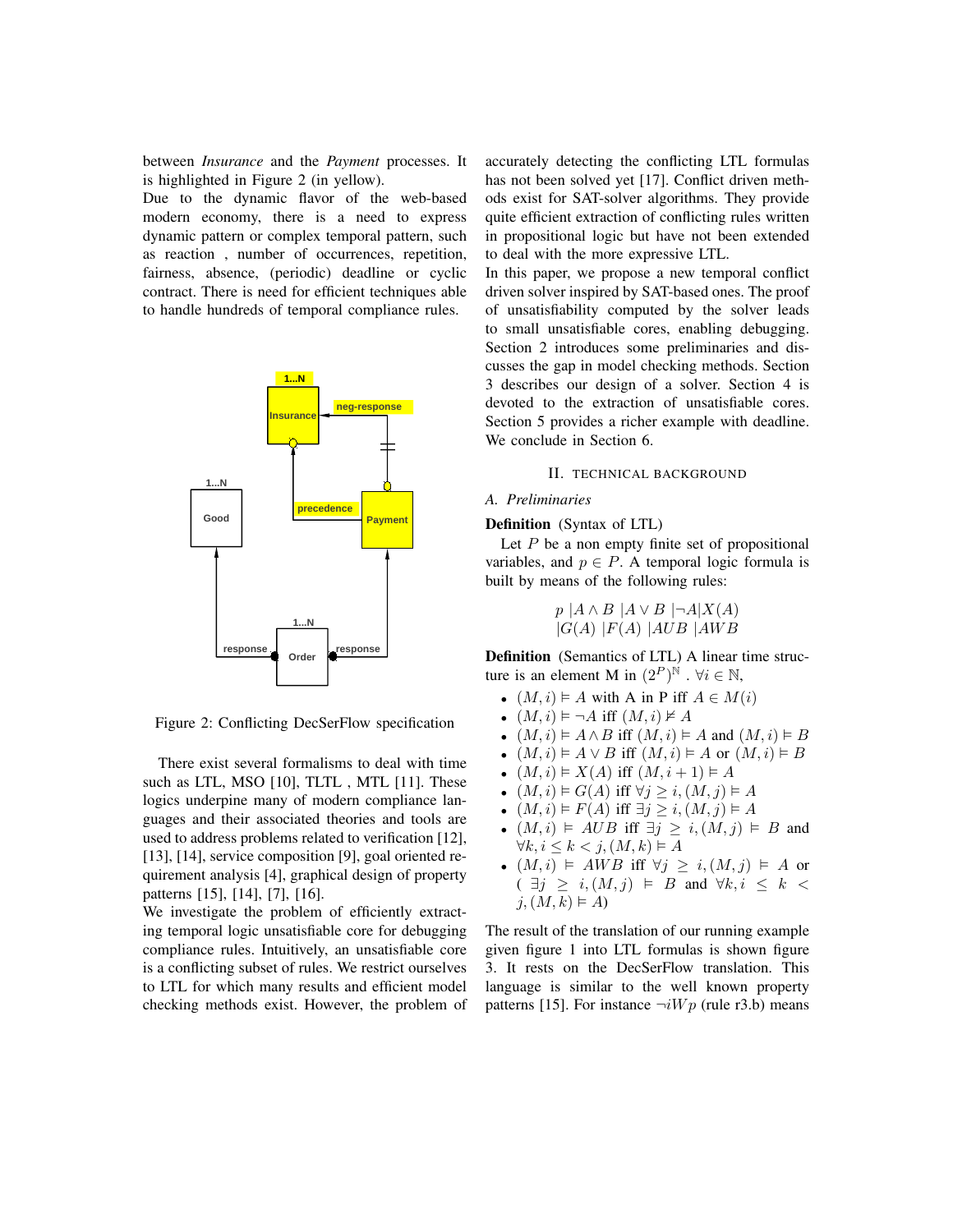| Rules | LTL.                                  |
|-------|---------------------------------------|
| r1    | F(o)                                  |
| r     | $G(o \Rightarrow (F(p) \wedge F(g)))$ |
| r3.a  | F(i)                                  |
| r3.b  | $\overline{\neg i}$ ) $\overline{W}p$ |
| r3.c  | $G(p \Rightarrow G(\neg i))$          |

Figure 3: From rules to LTL

that either the payment will not happen and the insurance subscription will never happen, either the payment happens but the insurance subscription does not occur until it occurs.

**Definition** (LTL SAT problem) A LTL formula  $\phi$ is satisfiable iff there exists a linear model M such that  $(M, 0) \models \phi$ . Conversely, a LTL formula  $\phi$  is unsatisfiable iff there is no linear model M such that  $(M, 0) \models \phi$ .

Definition (unsatisfiable core) An unsatisfiable core<sup>1</sup> of an unsatisfiable formula  $\phi$  is a formula  $\phi'$ resulting from the substitution of some subformulae of  $\phi$  by TRUE and such that  $\phi'$  still remains unsatisfiable.

Intuitively, a specification is satisfiable if a concrete business process can realize the specification. For instance the formula of our running example  $r1 \wedge r2 \wedge r3.a \wedge r3.b \wedge r3.c$  is not satisfiable. One possible unsatisfiable core is  $TRUE \wedge TRUE \wedge$  $r3.a \wedge r3.b \wedge r3.c.$  The remaining rules highlight a conflict. It is critical to find a small (or ideally a minimal) unsatisfiable core in order to detect the cause of a conflict.

Traditional techniques for satisfiability of temporal logic (e.g., [18], [19]) use tableau or Büchi automata (eg. Figure 4). A state (fullstate) is built from a prestate. A prestate is either the starting state containing only the starting formula to study either a state containing only formulas derived from the precedent state. On figure 4, the top state is a prestate, the others are fullstates. A fullstate is computed by unwinding a formula and making a choice for the disjunctive one. For instance, the formula  $F(i)$  standing for the future occurrence of the insurance subscription is unwound by  $i \vee$ 

 $XF(i)$ . Similarly the occurrence of  $G(\neg i)$  implies the occurrence of  $\neg i$ . Moreover, each disjunction leads to a choice. In Figure 4, the second state corresponds to the choice of  $p$  for the disjunction  $p \vee (\neg i \wedge X(\neg i W p)).$ 

Theorem 1: A formula is satisfied iff there exists a path (finite or infinite) such that any occurrence of Future and Until modal operator fullfils its corresponding promise later (in the future) in the path.

In Figure 4, the part of the automata shows only unsatisfiable paths (infinite in this case) since each possible path contains a Future  $F(i)$  but does not realize the promise  $i$ . The argument is that a path will reach a Strongly Connected Component (SCC). When reaching a SCC a path will remain in forever.



Figure 4: Deep first search model checking

#### *B. A gap in current model checking tools*

Basic local techniques use on the fly deep first search of fair loop or of strongly connected component checking the promise fulfillment. Basic global techniques use fixpoint computation over all the states of the automata [20]. Recently the use of BDD [21] and SAT-solver for Bounded Model Checking (BMC) [22] as implicit method have improved performance.

<sup>&</sup>lt;sup>1</sup>We assume that any formula is in Negative Normal Form.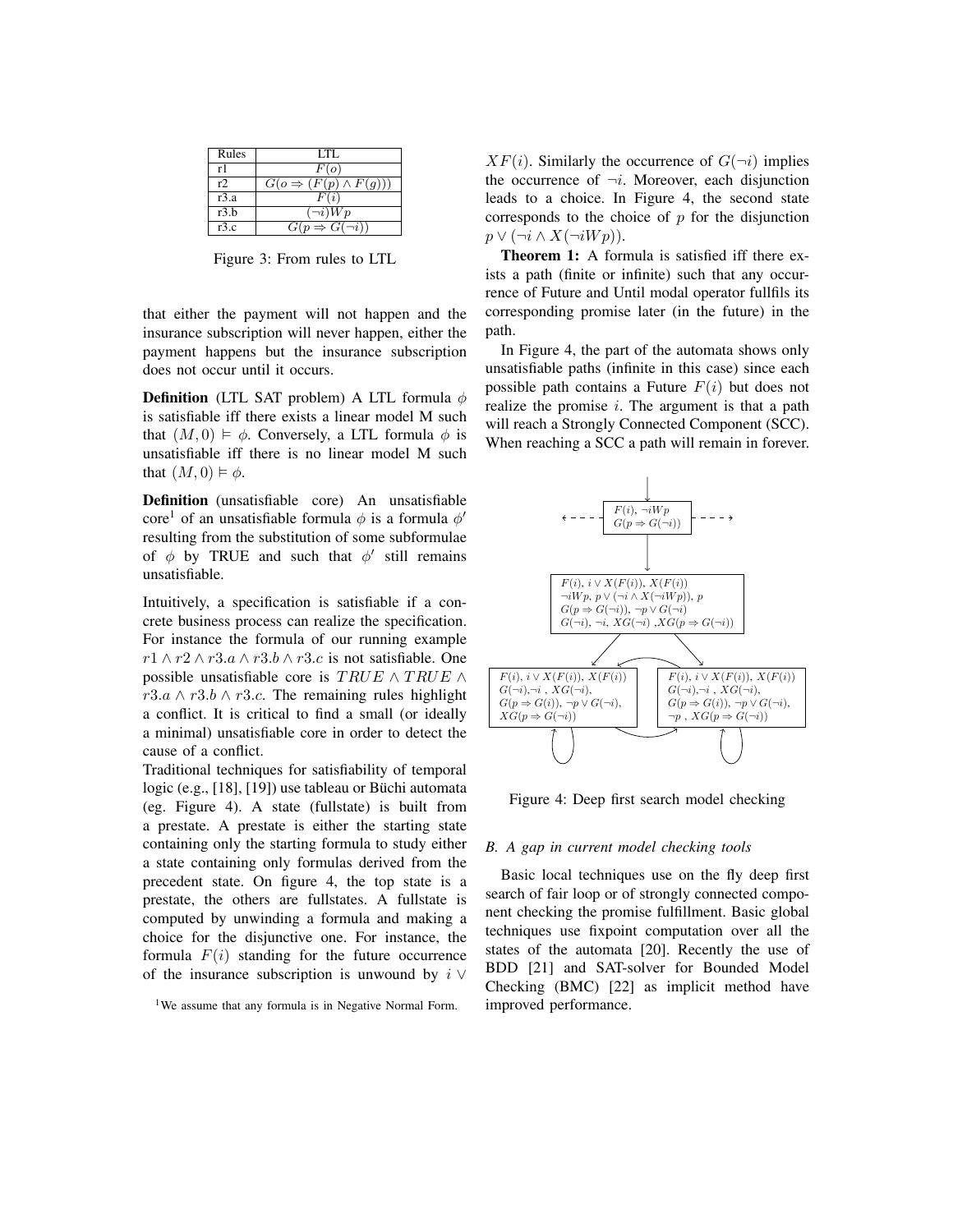Modern model checking (eg. (BMC) [22], parallel model checking [23]) techniques efficiently provide shortest counter-examples for debugging. However, they fail to debug hundreds compliance rules containing inconsistent ones [17]. For instance, if a counter-example is found while a new rule is introduced, the business process may be modified, but there is no warranty that remaining rules would be satisfied. This is even impossible in the case of a set of inconsistent rules.

In some logics, it is usual to produce an unsatisfiable core for debugging (eg. [24], [25]). In fact, albeit it is possible to efficiently compute an unsatisfiable core for propositional logic [26], [27], or minimal inconsistent constraints for Constraint Solving Problem [28], for Sat Modulo Theory [29], or for Description Logic [30], it has been shown that efficient computation of small unsatisfiable core of a temporal logics formula is still an open problem [17]. Moreover, no modern method is devised to quickly decide if hundreds of clauses are satisfiable [31]. This lack of efficient method for computing small unsatisfiable core is mainly due to two points: (1) an explicit method suffers from an exponential blow up of automata size [31], and (2) the adhoc usage of boolean sat-solver for Unbounded Model Checking (UMC)[22],[32],[33] completely disregard reachability search algorithm in tableau or Büchi automata. The use of Büchi automata information for UMC is proposed in [34] to shrink the size of the input problem from a syntactic to a semantic form. Other authors (e.g., [35]) provided a similar idea but applied it only to finitely falsifiable formula. Note that boolean UMC solvers always enable revisiting a state until exploring all loop paths of a length to be determined using the size of the Buchi automata.

Only a few techniques (e.g., [32]) try to avoid revisiting states as using induction for safety and Craig interpolant (e.g., [33]). However, these last techniques assume the translation of a LTL formula to a safety problem, which is in general not efficient for big size formula [36]. In the case of the interpolant technique, the use of resolution induces the use of large memory space, which contradicts the cause for introducing DPLL [37] rather than DP solver [38].

A particular case of unsatisfiable core is vacuity checking [39]. Vacuity checking provides a Modelvalid strengthened specification formula by substituting positive polarity subformula by FALSE (resp. negative subformula by TRUE) but usually needs several model checking tests. Some approaches (e.g., [40]) use Bounded Model Checking (BMC) and reuse a boolean SAT-solver method to extract cores but get only a partial result. Other approaches  $(e.g., [41])$  extract from model checker (like Büchi automata like) a proof to detect vacuity result.

Finally, to the best of our knowledge, the author in [17] is the only one who investigated the extraction of unsatisfiable core without model. However, the provided algorithms use selector variable methods, BMC or expensive unwinding of tableau. Those methods suffer from the above mentioned drawbacks.

To summarize, explicit techniques are not efficient and implicit SAT-based techniques are adhoc and usually not efficient to prove properties or to reveal conflicts. However, works in the nineties [42], [43] about resolution for temporal logic provide quite good candidate method to prove unsatisfiability and extract cores. It is well known that resolution underpins classical SAT-solvers and it is considered as a mean to compute unsatisfiable cores. The main drawback of this resolution for temporal logic is that it is space consuming and the state search is backward style. However, it provides a temporal conflict analysis which is missing in modern methods and would provide a pruning state space method and a way to compute the core.

Thus, a first step is to design a temporal conflict driven solver. We then efficiently derive a small unsatisfiable core.

#### III. A TEMPORAL CONFLICT DRIVEN SOLVER

The temporal conflict driven solver is a combination of deep first search of SCC in automata [44] and of boolean SAT-solver. It uses unit rule propagation method, watcher techniques and classical conflict learning [45]. It also uses a new temporal conflict driven method.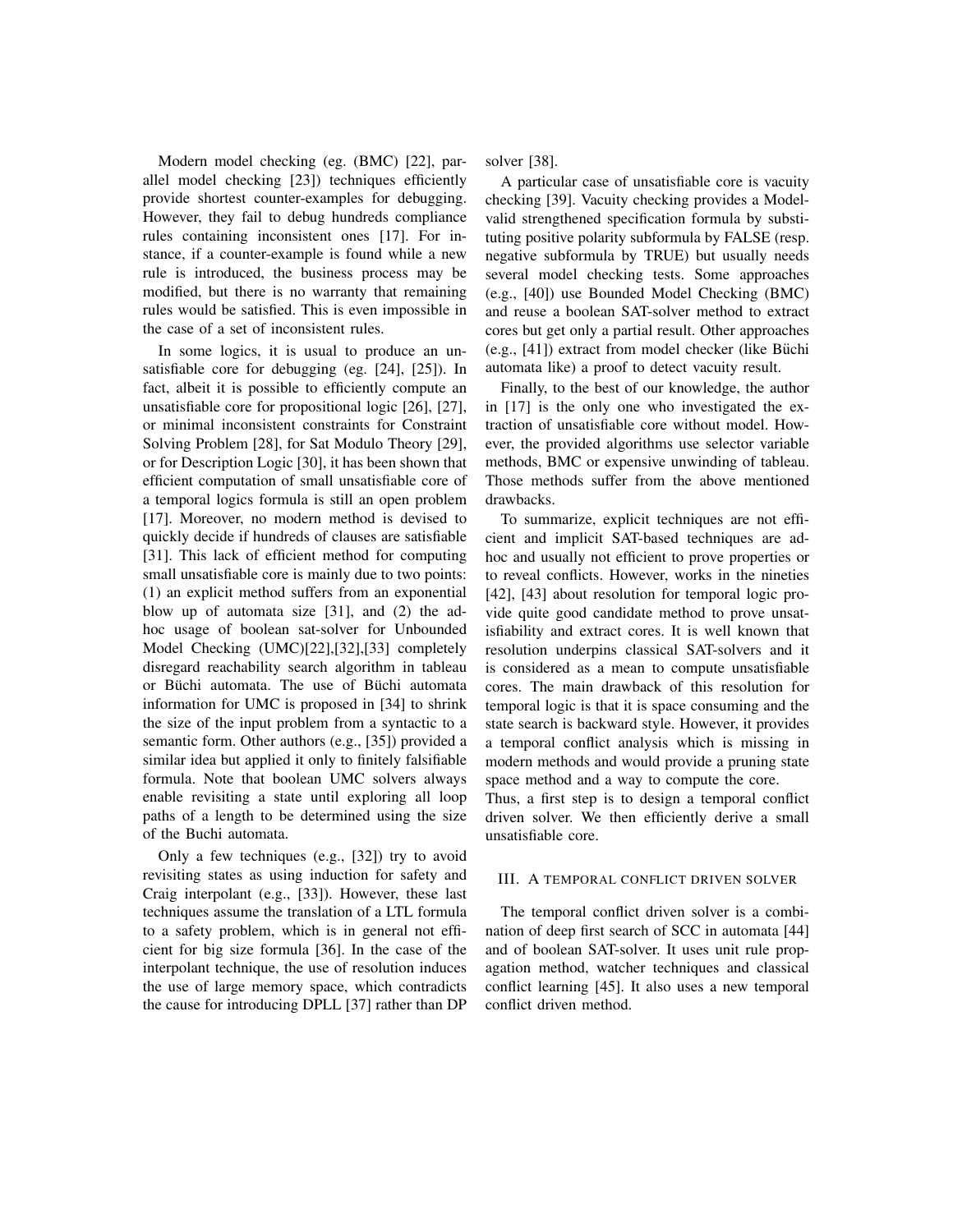#### *A. Propagation*

Unit rule propagation (DPLL) [37] is a enhancement of resolution method DP [38]. In order to reuse the unit rule propagation method (we describe later) of SAT-solver, we slightly change the unwinding of formulas in state of automata (see figure 5). The goal is to get a set of disjunctive formulas. For instance  $G(\neg i)$  that stands for the absence of the insurance subscription is unwound by  $G(\neg i) \Rightarrow \neg i$ . We assume, for simplicity (but w.l.g), that any  $\neg$ symbol of any subformulae has been pushed until reaching propositional variables (Negative Normal Form). Let Set be a set of formulas to unwind. The algorithm begins by putting the formulas of the prestate in Set. Furthermore, each formula  $\psi$  in Set is unwound following the rules of figure 5.

- If  $\psi = \psi_1 \wedge \ldots \wedge \psi_s$  and  $\psi_j$  is not a conjunction, then add  $\forall j$  the formulae  $\psi \Rightarrow \psi_j$  to the state and add  $\psi_i$  to  $Set$
- If  $\psi = \psi_1 \vee \psi_2 ... \vee \psi_r$  and  $\psi_j$  is not a disjunction, then add  $\psi \Rightarrow (\psi_1 \vee ... \vee \psi_r)$  to the state and add  $\psi_i$  to Set
- If  $\psi = F(\psi')$  then add  $\psi \Rightarrow \psi' \vee X(\psi)$  to the state and add  $\psi'$  to Set
- If  $\psi = G(\psi')$  then add  $\psi \Rightarrow \psi'$  and  $\psi \Rightarrow$  $X(\psi)$  to the state and add  $\psi'$  to Set
- If  $\psi = (\psi') U \psi''$  then add  $\psi \Rightarrow (\psi'' \vee (\psi' \wedge$  $X(\psi)$ ) to state and  $\psi''$  and  $\psi' \wedge X(\psi)$  to  $Set$
- If  $\psi = (\psi')W\psi''$  then add  $\psi \Rightarrow (\psi'' \vee (\psi' \wedge$  $X(\psi)$ ) to state and  $\psi''$  and  $\psi' \wedge X(\psi)$  to  $Set$

Figure 5: Unwinding into disjunctions

Intuitively, among the resulting formulas of the unwound state, the unit rule propagation consists in taking a non disjunctive formula  $f$  and trying to find its negation in one of the operand of a disjunctive formula. If it is found, this negation is then unsatisfiable, and temporarily 'erased'. For instance in figure 8 the occurrence of  $G(\neg i)$  'erase' the operand  $\neg G(\neg i)$  in the unwound formula  $G(\neg i) \Rightarrow \neg i$ . While it remains only one operand in the disjunction, this 'unit' formula can be propagated and so on. Then the necessary occurrence of  $XF(i)$  is entailed by the occurrence of both 'unit' formulas

 $F(i)$  and  $\neg i$  applied to the disjunction  $F(i) \Rightarrow$  $(i \vee \overline{XF}(i))$ . Watcher technique uses a lazy access to formulas to boost the unit rule propagation. The principle is just to watch only two operands per disjunction.

#### *B. Classical conflict handling*

It may also happen that a path ends in a state with a formula and its negation as for instance an occurrence of an order  $o$  and the absence of it  $\neg o$ . In this case, the algorithm analyses the cause of the conflict as in boolean SAT-solver by backtracking along the recorded propagation of occurrences. We refer to [45] for more details about backtracking in SAT-solver. We now present the main method.

#### *C. Basic Solver*

Figure 6 shows the main method of the algorithm called Solver. We encode the nature of the state (nstate) of the automata (unwound state  $(= 0)$ , prestate  $(= 1)$ , prestate to unwind  $(= 2)$ ). The solver will be, in the case  $(= 2)$ , populated by new formulas by unwinding. In the other cases, a unit rule and classical conflict detection is launched. A classical backtrack is triggered in case of a conflict, otherwise if it is possible, a choice of formula following a heuristic is done. Once all the choices have been made (fullstate) then a SCCsearch function is called. Otherwise the Solver is recursively called. The SCC-search function is similar to the computation of strongly connected components and uses deep first search numbers (see, for more details, [44]). If a SCC is found to not fulfill one promise then the function triggers an analysis of temporal conflict.

#### *D. Temporal conflict handling*

In order to avoid to revisiting the same conflict in other states the so called conflict learning [45] method is drastically used in boolean SAT-solvers. However, such analysis does not hold in SCC, since the flavor or the conflict is temporal. We propose to add a temporal conflict detection and learning (see Figure 8). While infinite unsatisfiable path is found reaching a SCC -in the figure 4 it corresponds to the both below states- the path necessarily does not fullfil a promise. Then an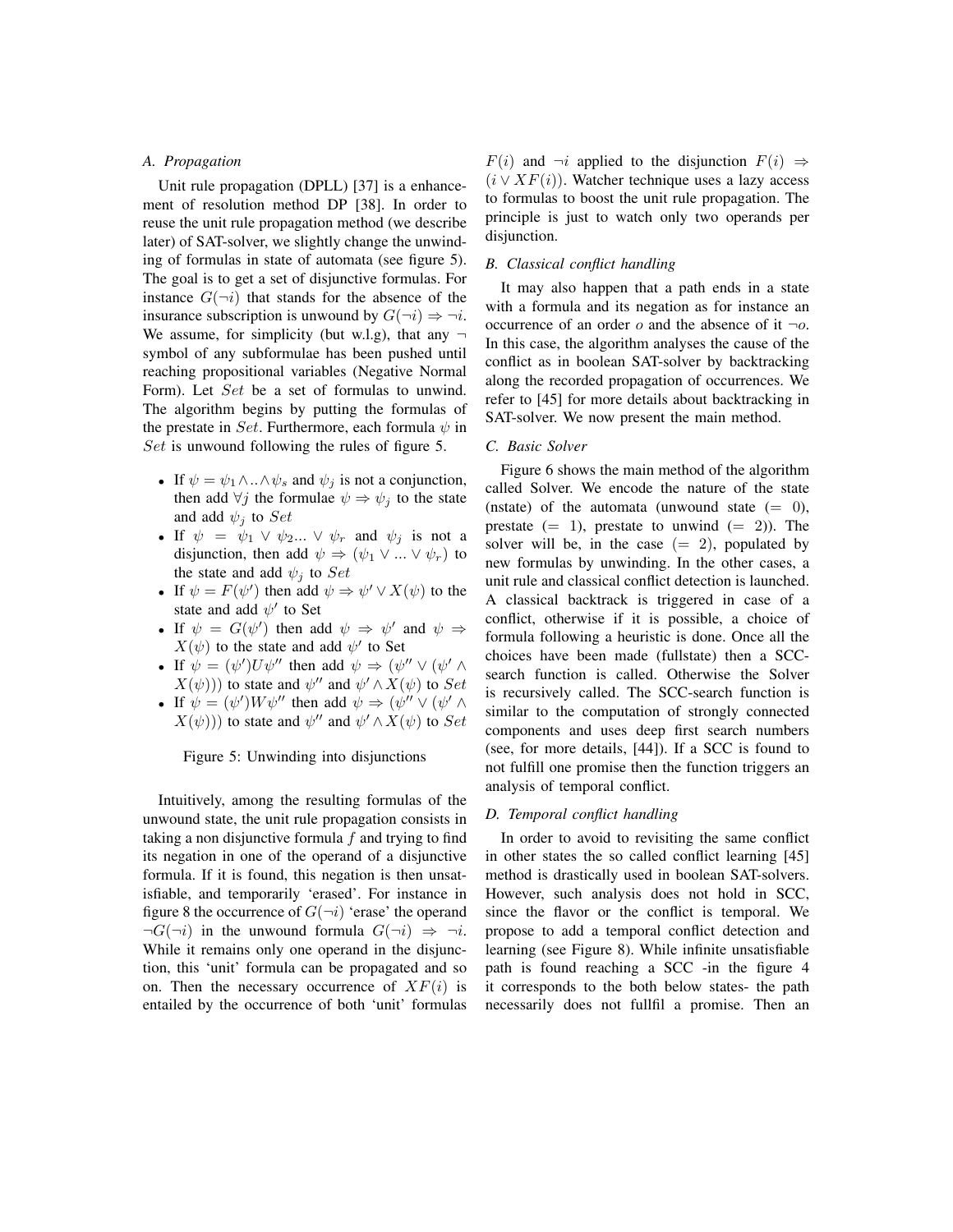| Solver ::                                  |
|--------------------------------------------|
| if $nstate=2$ then                         |
| unwind                                     |
| else                                       |
| unit-rule and classical-conflict-detection |
| <b>if</b> conflict then                    |
| backtrack                                  |
| end if                                     |
| if $nstate = 0$ then                       |
| if no conflict then                        |
| make a choice of literal                   |
| end if                                     |
| <b>if</b> fullstate then                   |
| SCC-search                                 |
| else                                       |
| Solver                                     |
| end if                                     |
| else                                       |
| SCC-search                                 |
| end if                                     |
| end if                                     |

Figure 6: LTL-solver

analysis of the cause of the non fullfilment of the promise is done into the SCC. Figure 7 shows the detection algorithm of the temporal conflict and figure 8 shows the  $SCC<sup>2</sup>$  with the cause (depicted in color blue) of the non fullfillement of the promise of the insurance subscription  $i$ . In the SCC, the algorithm computes a backward fixpoint from the negation of the promise  $\neg i$  for any states along the recorded propagations. After reaching the fixpoint containing relevant formulae (in figure 8 the multiset of  $\{G(\neg i), \neg i, XG(\neg i), G(\neg i), \neg i, XG(\neg i)\}$ ) we can find  $G(\neg i)$  as the 'cause' of the non fullfilment at the root state of the SCC. Then, the method erases the states of this SCC. Trigger of a classical backtracking at precedent state (the second state Figure 4) starting from the conflicting formulae  $F(i)$  and  $G(\neg i)$ . We also learn the formula  $\neg F(i) \vee \neg G(\neg i).$ 

## *E. Heuristics*

Our algorithm is compatible with many heuristic of SAT-solver [45]. The early choice of formula affecting many disjunctive ones is of course possible.



Figure 7: Analysis of the temporal conflict

Classical disjunctive subsumption is possible and purging of learned disjunction is also allowed while space problem happens. To quickly find a temporal conflict (eg. on  $F(i)$ ), we first choose the promise i rather than postponing it to a strict future  $XF(i)$ .

#### *F. Correctness and completeness of the algorithm*

Theorem 2: The algorithm terminates, it is correct and complete.

## sketch of the proof:

*Our algorithm is similar to a deep first search of satisfiable SCC in a LTL tableau as in [19]. The main difference is that we prune the state space by learning boolean and temporal conflict. Another important issue is the use of globally learned disjunction (holding at any state of the tableau or any time). On the contrary to boolean learned formula* <sup>3</sup> *which holds only in the presence of original clauses, the learned formula of the algorithm records all the necessarily formulas to hold globally.*

#### IV. EXTRACTION OF UNSATISFIABLE CORE

In order to compute unsatisfiable core from the algorithm we reuse the idea of [46]. The method is based on the following notifications: (1) the existence of a learned formula which is learned from boolean conflict is the set of formulas involved while backtracking and learning, (2) the existence of learned formula which is learned from temporal conflict is, for each state of the corresponding SCC, the set of formulas in the state computed while

<sup>2</sup>For convenience the left-right neighbouring is now switched to a above-below one

<sup>&</sup>lt;sup>3</sup>These formulas are disjunction of literals and called clauses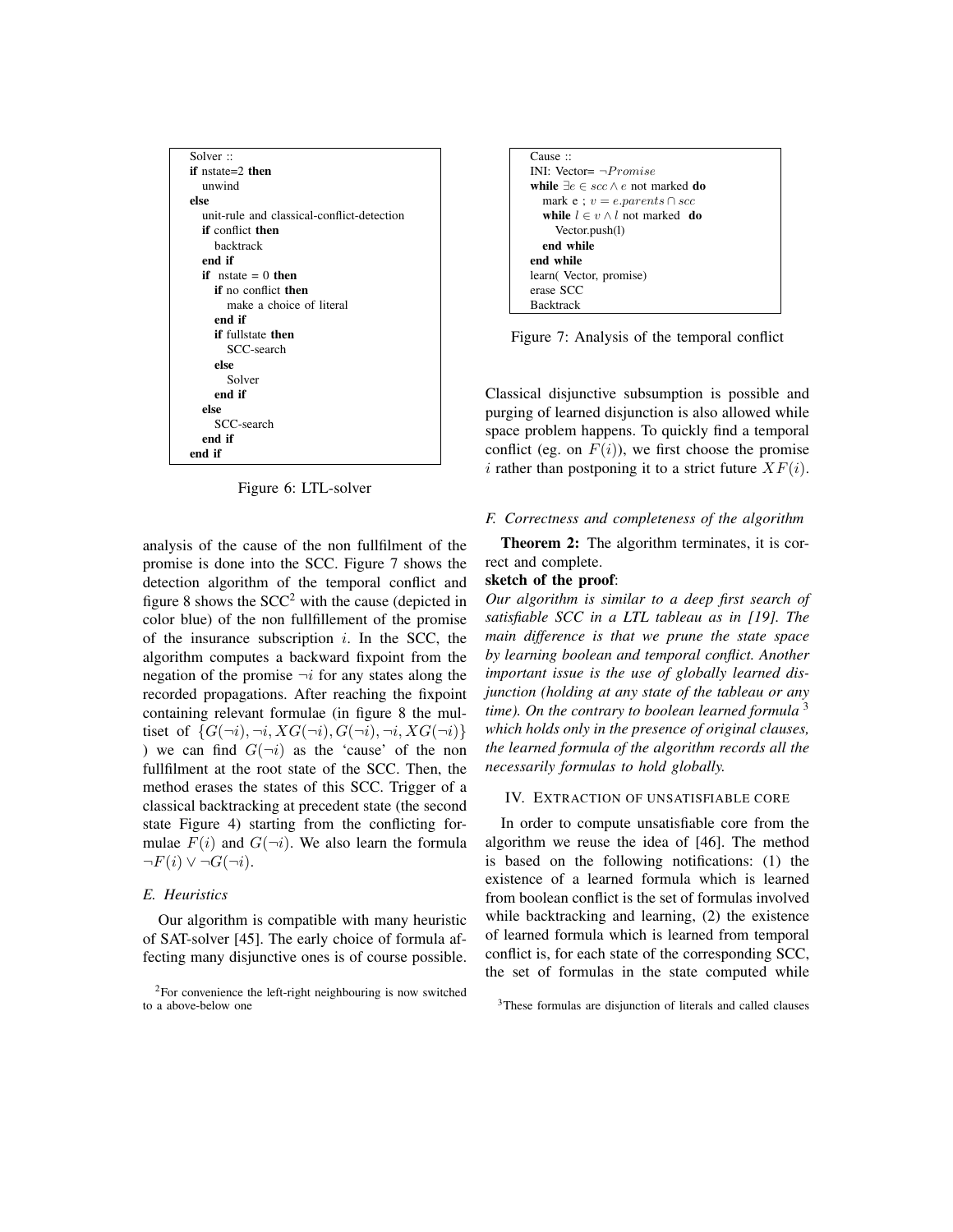

Figure 8: Detection of conflicting subformulae

the backward fixpoint computation. Recording the history of all these implications as in [46], we can later efficiently extract, by backwarding from the terminal conflict<sup>4</sup>, original formulas that are involved in the unsatisfiability (see Figure 9). If  $\phi$ 



Figure 9: Conflicting subformulae

is an unsatisifiable formula, S the set of involved formulae<sup>5</sup>, the subformulae f of  $\phi$  occuring in S or being an operand of a disjunction of  $S$  are exactly those subformulae involved in the conflict. We return the corresponding unsatisfiable core formula.

$$
\phi' = \phi(f \leftarrow TRUE, f \notin S \cup op_{\vee}(S))
$$

In Figure 9, a rectangle represents a conflict and contains the involved subformulae and learned formulae. The arrow shows learning link between conflict and formulae. Each line between subformulae of  $\phi$  shows a relation of subformulae. i

| Conflicting Rules | <b>ITL</b> core              |
|-------------------|------------------------------|
|                   |                              |
|                   |                              |
| r3.a              | F(i)                         |
| r3.b              | $\overline{\neg i}$ ) $Wp$   |
| r3.c              | $G(p \Rightarrow G(\neg i))$ |

Figure 10: Conflicting rules and LTL core

occurs because it is a subformula of  $F(i)$  and because it is an operand of the unwound formula  $F(i) \Rightarrow i \vee XF(i)$  involved in the temporal conflict. The above rectangle represents the involved subformulae in the first temporal conflict of our running example figure 8. The second rectangle shows a second temporal conflict (not shown in our running example). This last conflict uses the learned formula  $\neg G(\neg i) \vee \neg F(i)$  required by the first conflict. The second conflict leads finally to a contradiction. By backwarding from FALSE, we can extract all the subformulae involved in the conflict of the specification. Our method provides an unsatifiable core of the running example figure 10. The algorithm can also deal with deadline and provide fine unsatisfiable core as shown in the following section.

#### V. COMPLEX EXAMPLE

We now present an example of debugging a complex contract with deadline. The contract Figure 11 specifies a composite business process. Some underpining temporal patterns are classical as reaction or deadline.

However the rule (c9) is not usually found in current property pattern. This a so called weak fairness. Intuitively, It means that until an event, it is possible to trigger infinitely event. Such pattern can be found in [3]. We obtain the translation in LTL figure 12.

Running our solver on this example allows to extract the following unsatisfiable core figure 13. Even if additional clauses are added, the result remains the same.

The unsatisfiable core explains that inconsistency is involved by rule  $(c1)$ ,  $(c2)$ ,  $(c4)$ ,  $(c5)$ ,  $(c7)$ . Further, only assuming the occurrence of a payment without information about the non-repudiation is

<sup>&</sup>lt;sup>4</sup>the algorithm terminates on a conflict iff the formula is unsatisfiable

 $5S$  may contain unwound formulae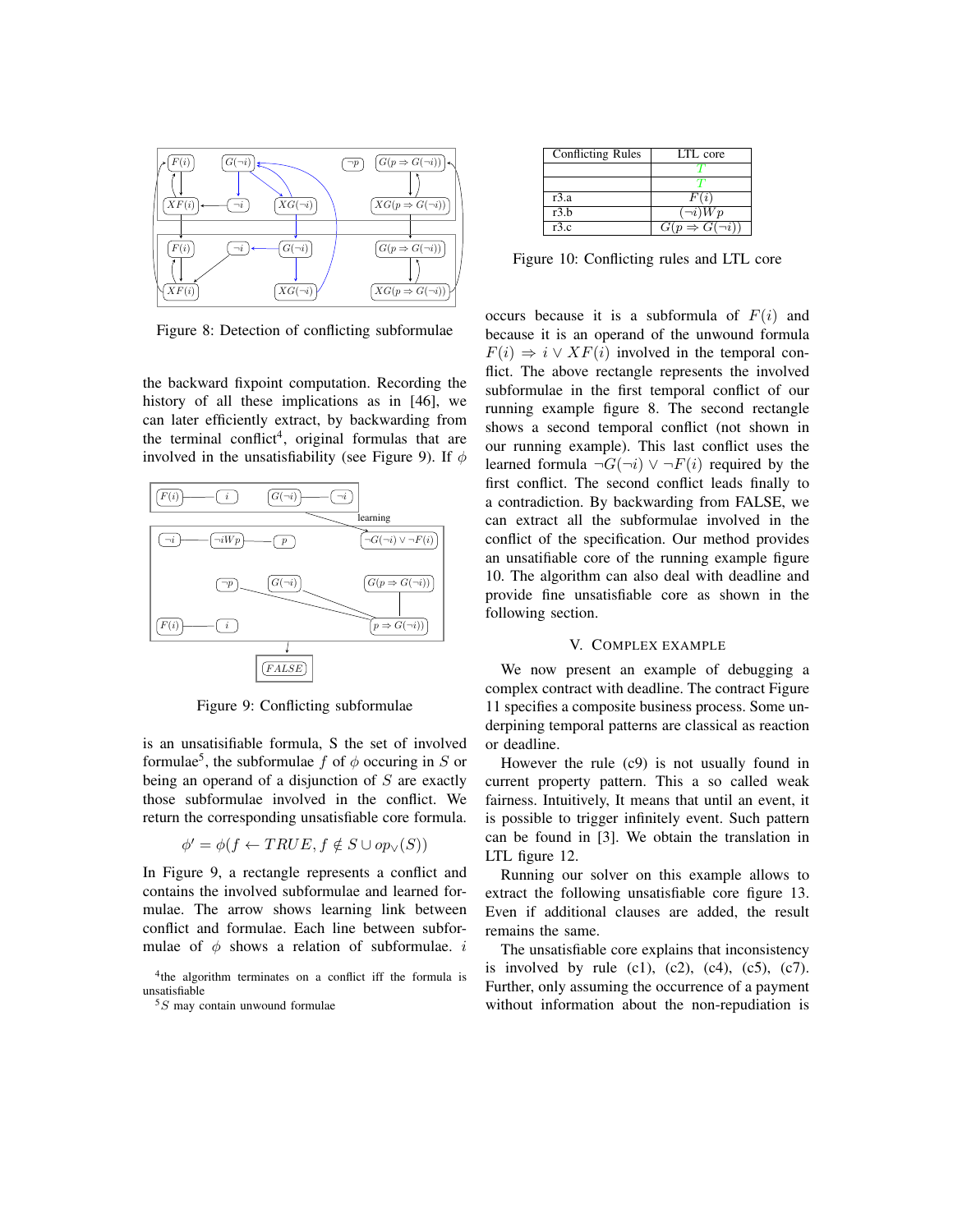- (c0) An order must occur
- (c1) A payment with non-repudiation must occcur
- (c2) An insurance submitting must occur
- (c3) A good delivery must occur.
- (c4) Insurance before payment is forbidden.
- (c5) If a payment occurs, it must occur only after the third day from the order.
- (c6) Delivery before Payment is forbidden .
- (c7) After two days from the order the Insurance subscription is forbidden
- (c8) A Golden customer must receive items before three days from the time the payment is accomplished.
- (c9) From the order, customer can change multiple times its order until good delivery

| Rule           | LTL translation                                              |
|----------------|--------------------------------------------------------------|
| c <sub>0</sub> | F(o)                                                         |
| c1             | $F(p \wedge nr)$                                             |
| c2             | F(i)                                                         |
| c <sub>3</sub> | F(q)                                                         |
| c4             | $\overline{(\neg i)}W(p)$                                    |
| c <sub>5</sub> | $(\neg p)W(o \land \neg p \land X(\neg p) \land XX(\neg p))$ |
| c6             | $(\neg q)W(p)$                                               |
| c7             | $G(o \Rightarrow XX(G(\neg i))$                              |
| c8             | $gold \Rightarrow (G(p \Rightarrow (Xg \vee XX(g))))$        |
| c <sub>9</sub> | $G(o \Rightarrow ((ch? \Rightarrow F(o))Ug))$                |

Figure 11: Complex contract

Figure 12: Complex LTL rules

sufficient to imply a conflict. Thus, the algorithm enables to extract precise subconstraint into a rule.

### VI. CONCLUSION

In order to detect which compliance rules are conflicting, we have provided a temporal conflict driven solver for LTL. We have shown how to extract unsatisfiable core from it. We apply our method to debug a DecSerFlow example and also to debug a contract with deadline. Detecting conflicts in rules is critical for human interactive contract management systems. Moreover, our method pinpoints temporal issues in any automatic tool which is sensitive to the consistency of many

| $\overline{C}$ -Rule | LTL core                                                     |
|----------------------|--------------------------------------------------------------|
|                      |                                                              |
| c1                   | $F(p \wedge T)$                                              |
| c2                   | F(i)                                                         |
|                      |                                                              |
| c4                   | $(\neg i)W(p)$                                               |
| $\overline{c}$       | $(\neg p)W(o \land \neg p \land X(\neg p) \land XX(\neg p))$ |
|                      |                                                              |
| c7                   | $G(o \Rightarrow XX(G(\neg i))$                              |
|                      |                                                              |
|                      |                                                              |

Figure 13: Conflicting rules

evolving heterogeneous policies such as regulatory laws, internal business rules, security or privacy. Part of our future work is to use the method in order to highlight which part (eg. task, logical constraints...) of an ongoing business process (given in language such as BPEL or BPMN) is conflicting with a given rule. This is actually not provided by getting a counter example, as it is done in current compliance checking.

Temporal logics may be mixed with deontic logics for contract formalization [47], [48], [8]. The extension of our method to deontic modality used in contracts appears straightforward, and we are now focusing on this issue. Although LTL express deadline properties, it lacks succinteness. On the contrary real time temporal logic use region abstraction to get efficient result. Future work will tackle the problem of unsatisfiable core for real time logic. Another interesting issue is to enhance the performance by using parallel processing.

#### **REFERENCES**

- [1] R. G. Ross, "Expressing business rules," in *SIGMOD Conference*, 2000, pp. 515–516.
- [2] Z. Milosevic, S. W. Sadiq, and M. E. Orlowska, "Towards a methodology for deriving contract-compliant business processes," in *Business Process Management*, 2006, pp.  $395 - 400$
- [3] United States Code, "Sarbanes-oxley act of 2002, pl 107- 204, 116 stat 745," Codified in Sections 11, 15, 18, 28, and 29 USC, July 2002.
- [4] A. Fuxman, J. Mylopoulos, M. Pistore, and P. Traverso, "Model checking early requirements specifications in tropos," in *RE*, 2001, pp. 174–181.
- [5] M. P. Papazoglou and B. Kratz, "A business-aware web services transaction model," in *ICSOC*, 2006, pp. 352–364.
- [6]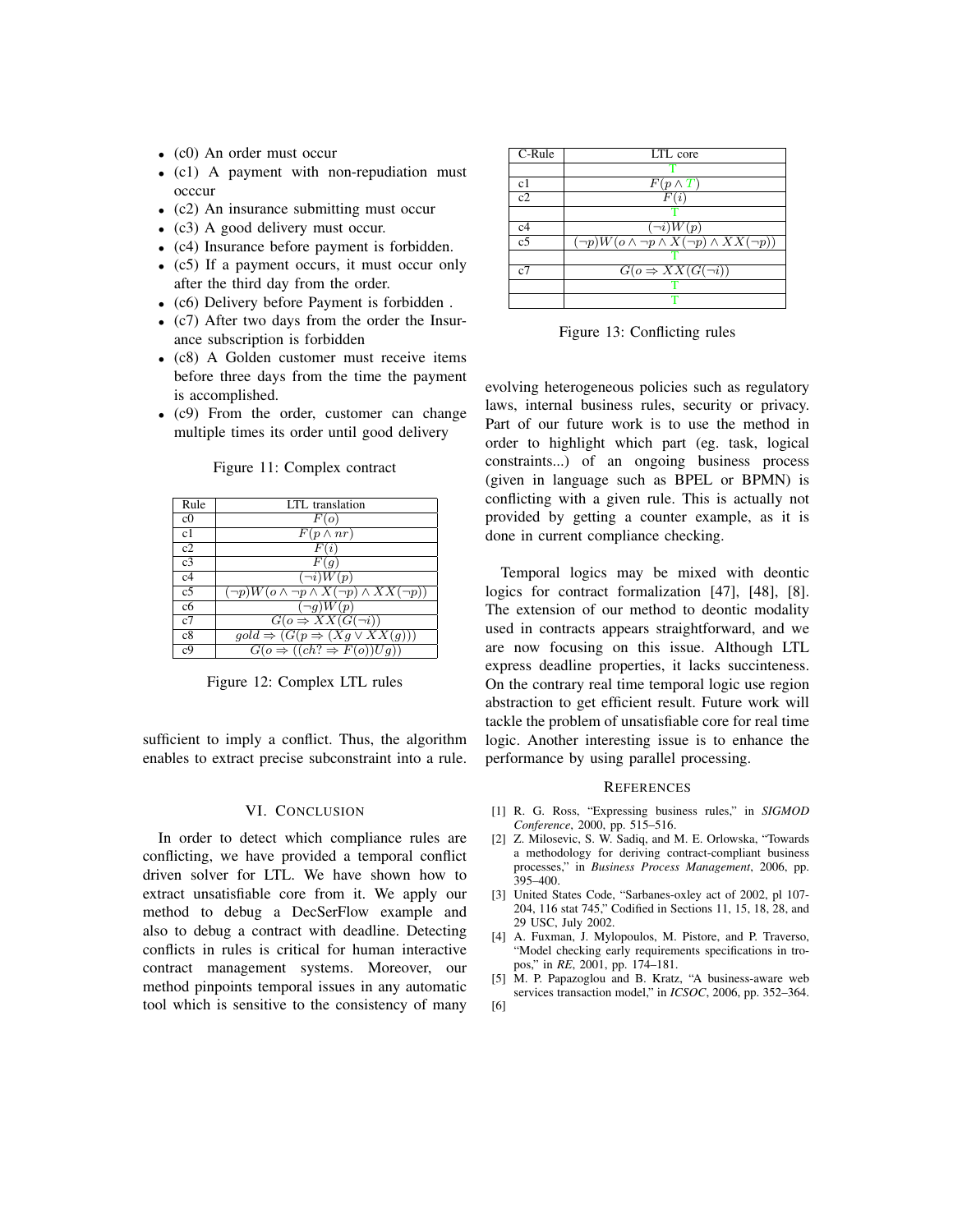- [7] M. Montali, M. Pesic, W. M. P. van der Aalst, F. Chesani, P. Mello, and S. Storari, "Declarative specification and verification of service choreographiess," *TWEB*, vol. 4, no. 1, 2010.
- [8] S. Fenech, G. J. Pace, and G. Schneider, "Automatic conflict detection on contracts," in *ICTAC*, 2009, pp. 200– 214.
- [9] A. Marconi and M. Pistore, "Synthesis and composition of web services," in *SFM*, 2009, pp. 89–157.
- [10] E. A. Emerson., "Temporal and modal logic," *Handbook of theoretical computer science*, vol. B : formal models and semantics, 1990.
- [11] R. Alur and T. A. Henzinger, "Logics and models of real time: A survey," in *REX Workshop*, 1991, pp. 74–106.
- [12] A. Awad, G. Decker, and M. Weske, "Efficient compliance checking using bpmn-q and temporal logic," in *BPM*, 2008, pp. 326–341.
- [13] A. Ghose and G. Koliadis, "Auditing business process compliance," in *ICSOC*, 2007, pp. 169–180.
- [14] K. Xu, Y. Liu, and C. Wu, "Bpsl modeler visual notation language for intuitive business property reasoning," *Electr. Notes Theor. Comput. Sci.*, vol. 211, pp. 211–220, 2008.
- [15] M. B. Dwyer, G. S. Avrunin, and J. C. Corbett, "Patterns in property specifications for finite-state verification," in *ICSE*, 1999, pp. 411–420.
- [16] C. Giblin, A. Y. Liu, S. Müller, B. Pfitzmann, and X. Zhou, "Regulations expressed as logical models (realm)," in *JU-RIX*, 2005, pp. 37–48.
- [17] V. Schuppan, "Towards a notion of unsatisfiable cores for ltl," in *FSEN*, 2009, pp. 129–145.
- [18] R. Gerth, D. Peled, M. Y. Vardi, and P. Wolper, "Simple on-the-fly automatic verification of linear temporal logic," in *PSTV*, 1995, pp. 3–18.
- [19] Y. Kesten, Z. Manna, H. McGuire, and A. Pnueli, "A decision algorithm for full propositional temporal logic," in *CAV*, 1993, pp. 97–109.
- [20] O. G. Edmunds Clarke and D. A. Peled, "Model checking," *MIT Press*, 1999.
- [21] J. R. Burch, E. M. Clarke, K. L. McMillan, D. L. Dill, and L. J. Hwang, "Symbolic model checking: $10<sup>2</sup>0$  states and beyond," *Inf. Comput.*, vol. 98, no. 2, pp. 142–170, 1992.
- [22] A. Biere, A. Cimatti, E. M. Clarke, M. Fujita, and Y. Zhu, "Symbolic model checking using sat procedures instead of bdds," in *Proceedings of the 36th annual ACM/IEEE Design Automation Conference*, ser. DAC '99. New York, NY, USA: ACM, 1999, pp. 317–320. [Online]. Available: http://doi.acm.org/10.1145/309847.309942
- [23] J. Barnat, L. Brim, and P. Rockai, "Scalable multi-core ltl model-checking," in *SPIN*, 2007, pp. 187–203.
- [24] A. Suelflow, G. Fey, R. Bloem, and R. Drechsler, "Using unsatisfiable cores to debug multiple design errors," in *Proceedings of the 18th ACM Great Lakes symposium on VLSI*, ser. GLSVLSI '08. New York, NY, USA: ACM, 2008, pp. 77–82. [Online]. Available: http://doi.acm.org/10.1145/1366110.1366131
- [25] E. Torlak, F. S.-H. Chang, and D. Jackson, "Finding minimal unsatisfiable cores of declarative specifications," in *FM*, 2008, pp. 326–341.
- [26] L. Zhang and S. Malik, "Extracting small unsatisfiable cores from unsatisfiable boolean formula." in *In Prelim.*

*Proc. Sixth Intl. Conf. on Theory and Applications of Satisfiability Testing (SAT'03)*, 2003.

- [27] I. Lynce and J. P. M. Silva, "On computing minimum unsatisfiable cores," in *SAT*, 2004.
- [28] É. Grégoire, B. Mazure, and C. Piette, "On finding minimally unsatisfiable cores of csps," *International Journal on Artificial Intelligence Tools*, vol. 17, no. 4, pp. 745– 763, 2008.
- [29] A. Cimatti, A. Griggio, and R. Sebastiani, "A simple and flexible way of computing small unsatisfiable cores in sat modulo theories," in *SAT*, 2007, pp. 334–339.
- [30] S. Schlobach and R. Cornet, "Non-standard reasoning services for the debugging of description logic terminologies," in *IJCAI*, 2003, pp. 355–362.
- [31] K. Y. Rozier and M. Y. Vardi, "Ltl satisfiability checking," *STTT*, vol. 12, no. 2, pp. 123–137, 2010.
- [32] M. Sheeran, S. Singh, and G. Stålmarck, "Checking safety properties using induction and a sat-solver," in *FMCAD*, 2000, pp. 108–125.
- [33] K. L. McMillan, "Interpolation and sat-based model checking," in *CAV*, 2003, pp. 1–13.
- [34] E. M. Clarke, D. Kroening, J. Ouaknine, and O. Strichman, "Computational challenges in bounded model checking," *STTT*, vol. 7, no. 2, pp. 174–183, 2005.
- [35] R. Armoni, S. Egorov, R. Fraer, D. Korchemny, and M. Y. Vardi, "Efficient ltl compilation for sat-based model checking," in *ICCAD*, 2005, pp. 877–884.
- [36] A. Biere, K. Heljanko, T. A. Junttila, T. Latvala, and V. Schuppan, "Linear encodings of bounded ltl model checking," *CoRR*, vol. abs/cs/0611029, 2006.
- [37] M. Davis, G. Logemann, and D. Loveland, "A machine program for theorem-proving," *Commun. ACM*, vol. 5, pp. 394–397, July 1962. [Online]. Available: http://doi.acm.org/10.1145/368273.368557
- [38] M. Davis and H. Putnam, "A computing procedure for quantification theory."  $J.$  ACM vol 7 for quantification theory," *J. ACM*, vol. 7, pp. 201–215, July 1960. [Online]. Available: pp. 201–215, July 1960. [Online]. Available: http://doi.acm.org/10.1145/321033.321034
- [39] O. Kupferman and M. Y. Vardi, "Vacuity detection in temporal model checking," *STTT*, vol. 4, no. 2, pp. 224– 233, 2003.
- [40] J. Simmonds, J. Davies, A. Gurfinkel, and M. Chechik, "Exploiting resolution proofs to speed up ltl vacuity detection for bmc," in *FMCAD*, 2007, pp. 3–12.
- [41] K. S. Namjoshi, "An efficiently checkable, proof-based formulation of vacuity in model checking," in *CAV*, 2004, pp. 57–69.
- [42] M. Fisher, "A resolution method for temporal logic," in *IJCAI*, 1991, pp. 99–104.
- [43] C. Dixon, M. Fisher, and H. Barringer, "A graph-based approach to resolution in temporal logic," in *ICTL*, 1994, pp. 415–429.
- [44] R. E. Tarjan, "Depth-first search and linear graph algorithms," *SIAM J. Comput.*, vol. 1, no. 2, pp. 146–160, 1972.
- [45] M. W. Moskewicz, C. F. Madigan, Y. Zhao, L. Zhang, and S. Malik, "Chaff: Engineering an efficient sat solver," in *DAC*, 2001, pp. 530–535.
- [46] L. Zhang and S. Malik, "Validating sat solvers using an independent resolution-based checker: Practical implementations and other applications," in *DATE*, 2003, pp. 10 880– 10 885.